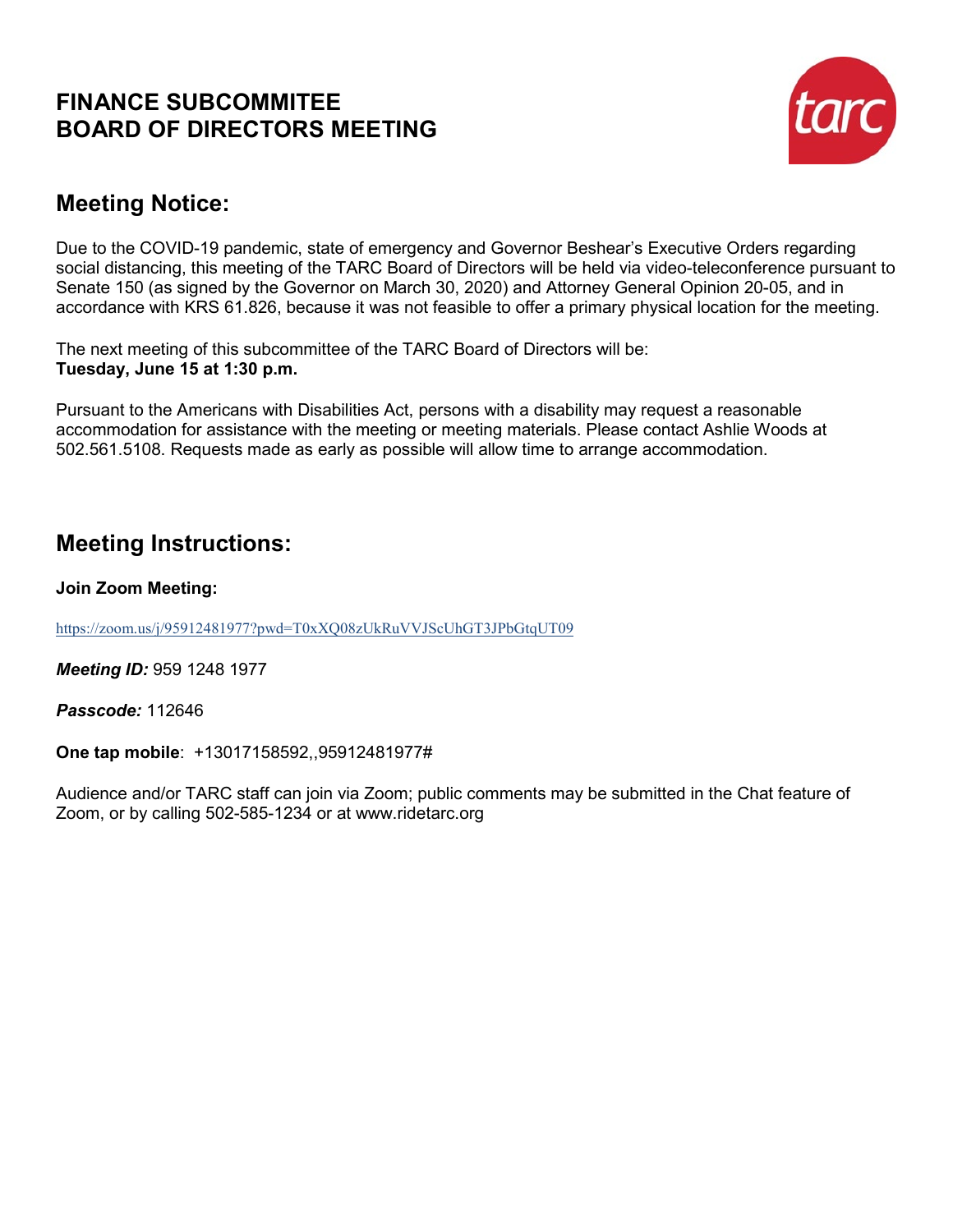# **FINANCE SUBCOMMITEE BOARD OF DIRECTORS MEETING**

# **Agenda**



V. Adjournment 2:25

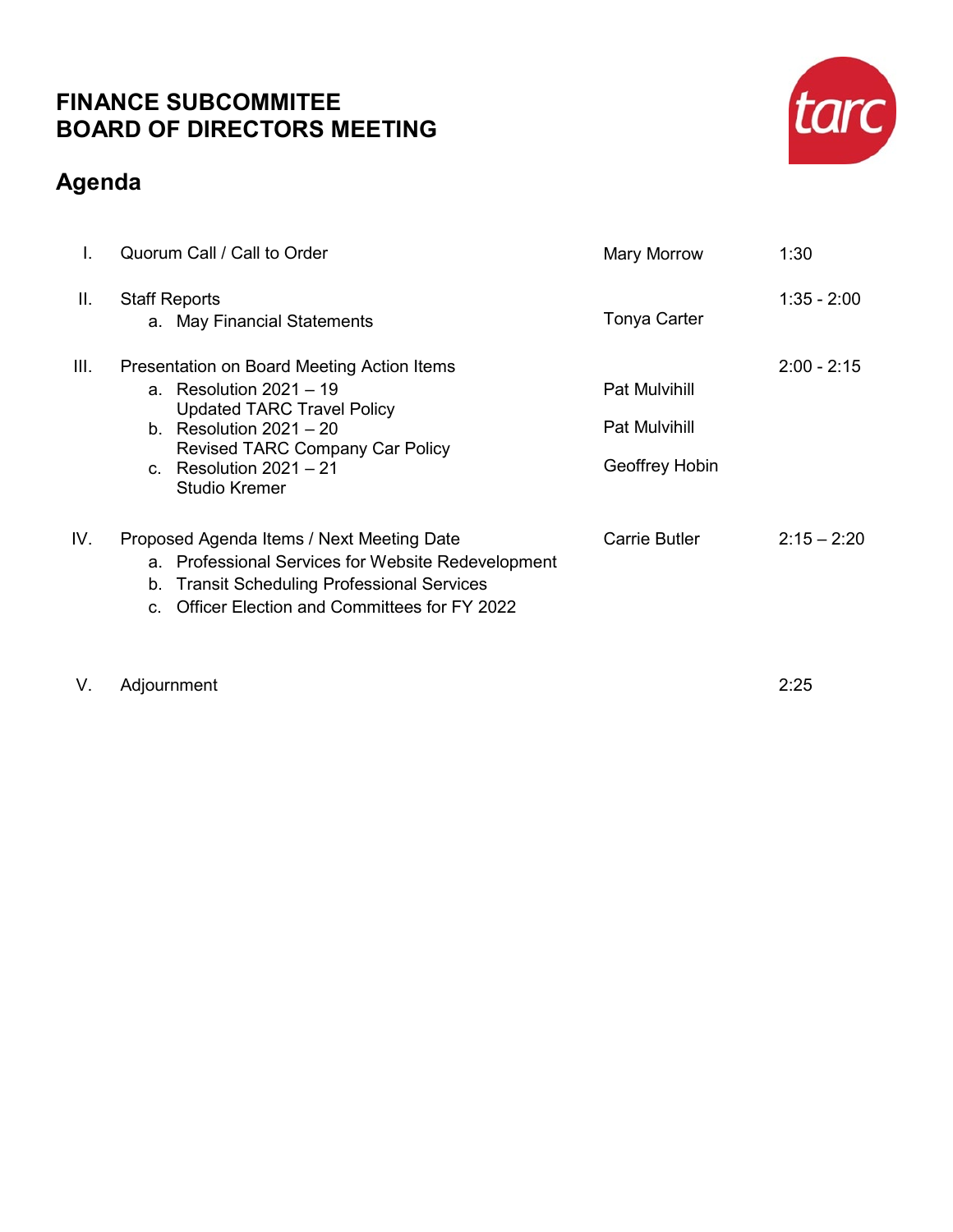

# **MEMORANDUM**

**To:** Mary Morrow, Chair of TARC Board of Directors **From:** Carrie Butler, Executive Director **Date:** June 22, 2021 **Re:** Resolution 2021-19–Amend and Readopt Travel Policy (Travel Policy)

Thankfully, travel is opening up around the country with the COVID-19 pandemic hopefully on its way out for good. Accordingly, TARC thought it should revisit its Travel Policy and update it, if necessary, as TARC expects that its employees will need to travel to attend in person meetings or conferences. TARC's most recent Travel Policy has been in effect since January 2015.

In reviewing the Travel Policy, TARC made several changes. A summary of those changes is as follows:

- Approvals: The Chair of the Board of Directors approves The Executive Director's travel. The Vice-Chair approves the Chair of the Board's travel. The Executive Director approves everyone else's travel.
- Out-of-State vs. Local Travel: All out-of-state travel must be pre-approved. Local travel consists of travel within a 90-mile radius from TARC Headquarters and does not require pre-approval.
- Travel Advances: TARC no longer provides travel advances.
- Hierarchy of Travel: TARC encourages a priority of travel when in other cities, starting with mass transit, then taxi and/or UBER/Lyft, and finally rental cars, which must be pre-approved.
- Receipts and Incidentals: TARC requires receipts except for certain incidental tips (i.e., skycaps, bellhops and maids).
- Expense Reports: Expense reports go to the Chief Financial Officer and then to the Executive Director.
- Meals: Meals will be reimbursed up to a maximum of \$75.00 per day including tips and taxes, but an employee can exceed the maximum total if it is determined to be necessary and documented.
- Local Travel: Local travel reimbursements are done on a monthly basis.

If you should have any questions about the Travel Policy, please call me at 561-5100 if you have any questions. Thank you.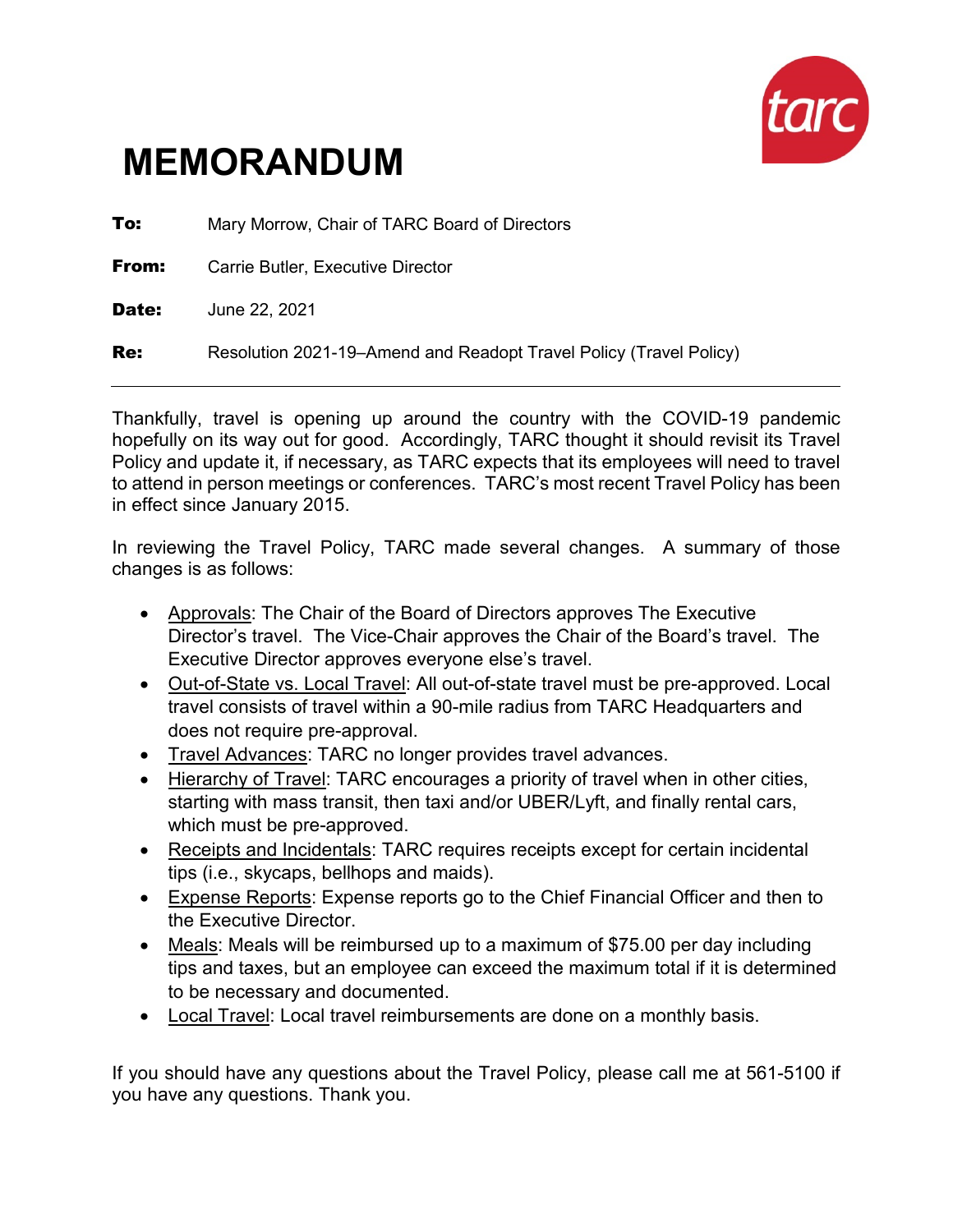

# **RESOLUTION 2021-19 Amend and Readopt Travel Policy**

A Resolution amending and readopting the Transit Authority of River City (TARC) Travel Policy and Regulations (Travel Policy).

**WHEREAS,** TARC's most recent Travel Policy has been in effect since January 2015; and

**WHEREAS,** since travel is opening up around the country with the COVID-19 pandemic hopefully behind us for good, TARC thought it should revisit its Travel Policy and update it, if necessary; and

**WHEREAS,** TARC has updated its travel policy to include, but not be limited to, ensuring that all out-of-state travel has prior approval by the proper authority, eliminating cash advances for travel expenses, setting out the maximum meal allowance for reimbursement per day and can only exceed this maximum if it's deemed necessary and documented, and defining local travel and setting out a process for reimbursement for such travel; and

## **NOW THEREFORE, THE BOARD OF DIRECTORS OF THE TRANSIT AUTHORITY OF RIVER CITY HEREBY RESOLVE THAT:**

(A) TARC hereby amends and readopts the attached Travel Policy.

(B) The requirements contained herein are effective immediately and apply to all travel by employees and/or Board members.

## **ADOPTED THIS 22nd DAY OF JUNE, 2021**

**\_\_\_\_\_\_\_\_\_\_\_\_\_\_\_\_\_\_\_\_\_\_\_ Mary Morrow, Board Chair**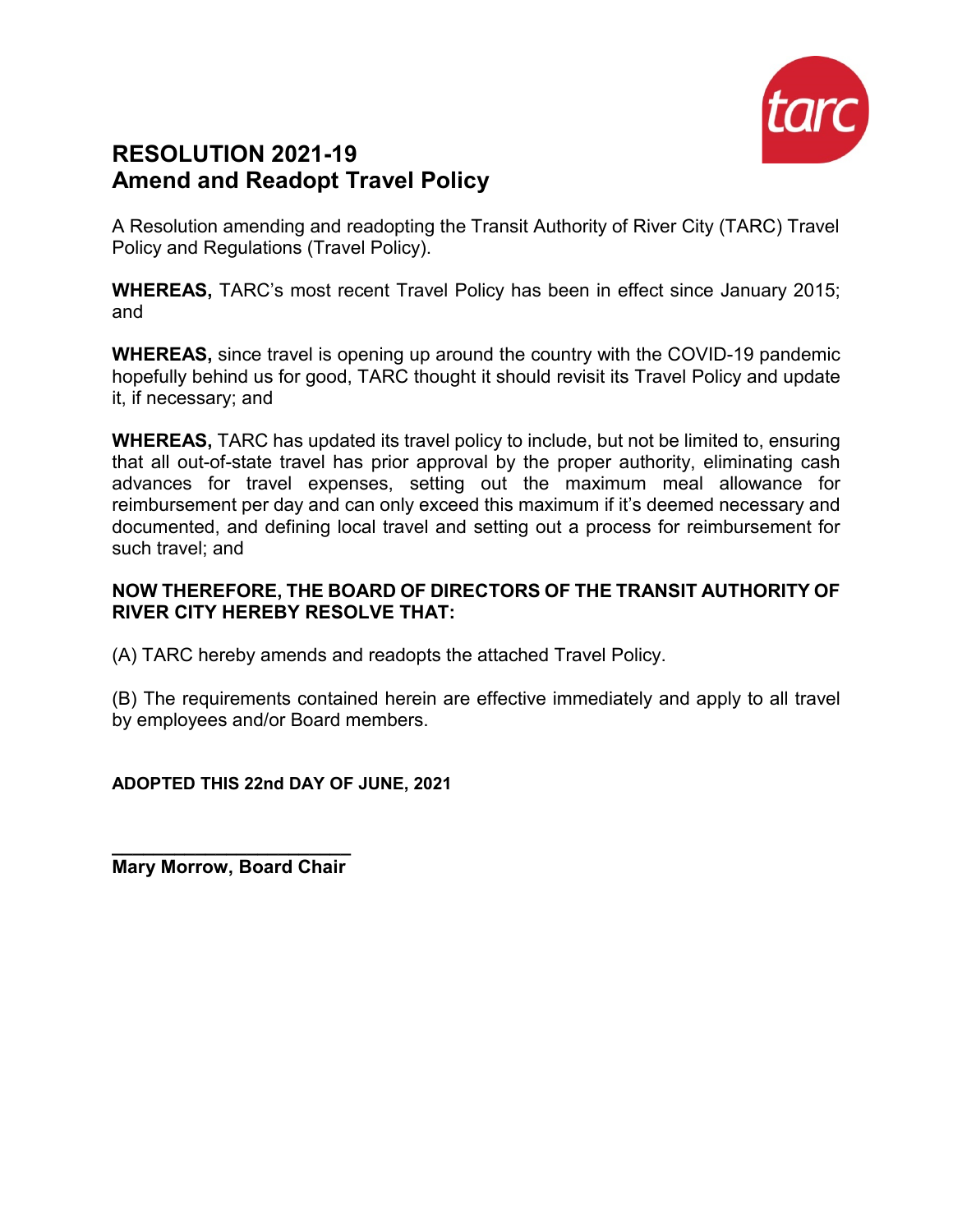## **TRANSIT AUTHORITY OF RIVER CITY TRAVEL POLICY AND REGULATIONS**



#### **General Policy**

It is TARC's policy to reimburse Board members, employees, and other authorized agents for the actual cost of all necessary travel and other reasonable expenses incurred in conducting TARC business. Prudence and good judgment are expected to be used in incurring travel and other expenses. The TARC Expense Report form should be used to account for all travel and other expenses.

These regulations shall apply to all TARC Board members, employees, and other authorized agents including legal counsel and consultants.

#### **Approval**

The Executive Director shall enforce all provisions set forth in these regulations where the travel pertains to employees and other authorized agents. The Chair of the Board of Directors shall enforce all provisions where the travel pertains to members of the Board and the Executive Director. The Vice-Chair shall approve all travel expenses of the Chair of the Board. Except in the case of an emergency, all out-of-state travel, as defined below, should be approved prior to such travel.

Exceptions to these regulations or any expenses claimed in excess of allowable limits may be approved for reimbursement by the Executive Director or Chair of the Board, if in his/her opinion, the deviation does not violate the intent of these regulations and the total expenditures claimed are not unreasonable considering the circumstances under which such expenses were incurred. All expense reports should be turned into the Chief Financial Officer ("CFO") for review and signature before submitting final expense report to the Chair of the Board, Vice-Chair of the Board, or the Executive Director, as the case may be.

#### **Travel Authorization**

#### **A. Board Members and Employees**

All travel by employees that is beyond a 90-mile radius from TARC headquarters at 1000 W. Broadway, Louisville, Kentucky 40203 ("out-of-state travel") shall be at the discretion of the Executive Director and requires his or her prior approval before any out-of-state travel is authorized. Any employee requesting out-of-state travel for a meeting or conference must complete a Travel Request form, which must be signed by the employee's department head, the CFO and submitted to the Executive Director for prior approval before any out-of-state travel is authorized.

- 1. The Chair of the Board must approve out-of-state travel expenses of the Executive Director and Board members prior to the travel except in the case of an emergency.
- 2. The Vice-Chair of the Board must approve out-of-state travel expenses of the Chair of the Board prior to the travel, except in the case of an emergency.
- 3. Within ten working days after returning from a trip, all out-of-state travelers must submit a travel expense report which includes all costs and expenses and receipts thereof associated with the travel.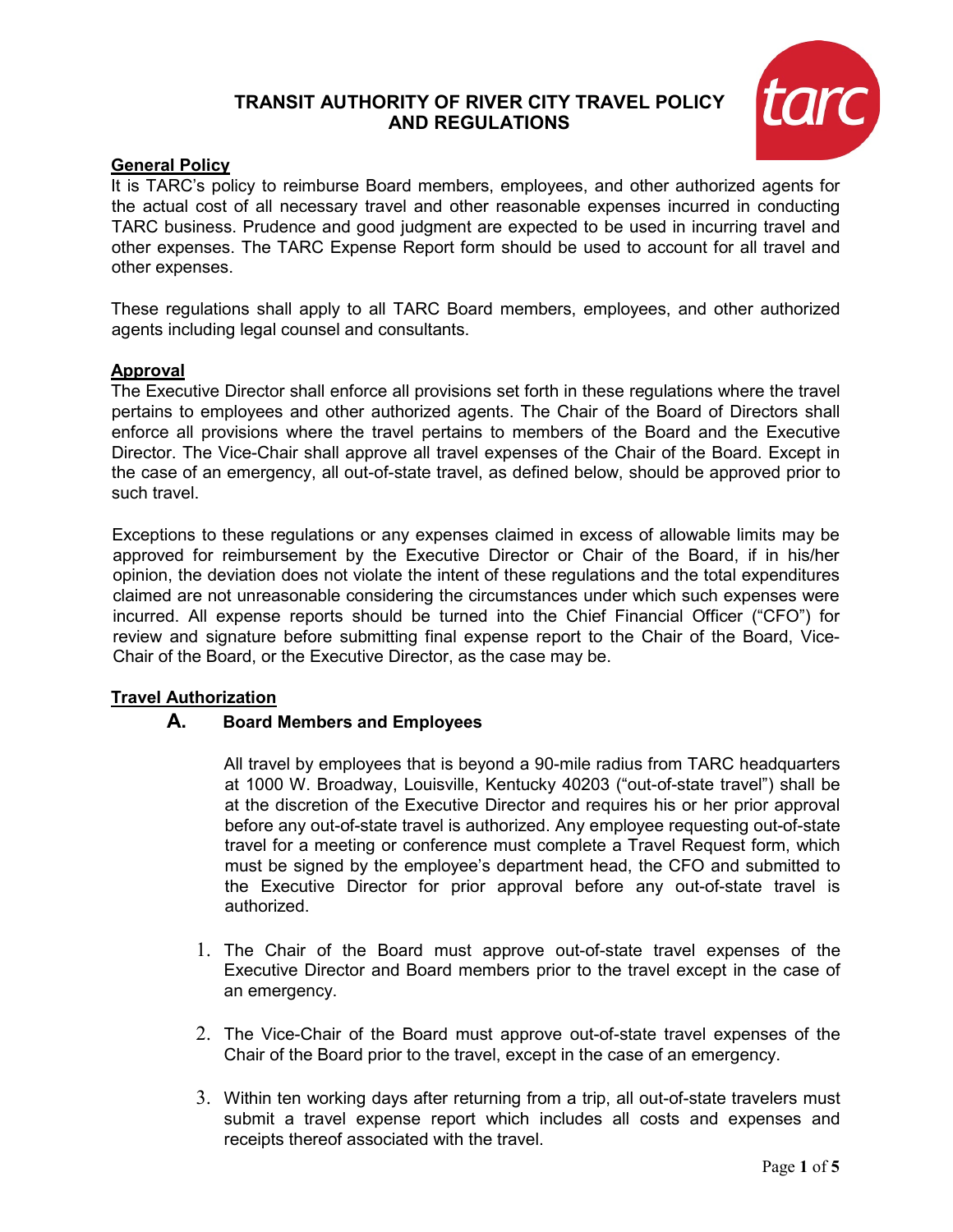### **B. Other Agents**

Legal counsel, consultants under contract to TARC, and any other agents who must travel on behalf of TARC shall follow the procedures outlined for out-of-state employee travel. They must receive prior written approval from the Executive Director by completing a Travel Request form. They must file a complete expense report, including receipts, within ten (10) working days of returning from a trip.

#### **Travel Advance**

TARC will not issue travel advances you must use your own resources and submit an expense report upon returning for approved reimbursement of reasonable travel expenses.

#### **Receipts**

Original receipts should be turned in for expenses, including but not limited to, airline tickets, hotel bills and transportation fares. Expenses without a receipt are not reimbursable; with the exception of public mass transit fares and tips of no more than \$10 per day or per occurrence for service personnel such as bellhops, maids and skycaps. Receipts for expenses paid by company credit card are required to appear on the expense report with the submission of a receipt copy as well.

#### **Expense Reports**

All Expense Reports forms must be submitted to the CFO within ten (10) working days after returning from a trip. Once signed by CFO it will go to Executive Director. After approval, the expense report will be forwarded to the Finance department for processing. Expense Reports from Board members shall be forwarded to the Chair of the Board for approval. Expense Reports from the Chair of the Board shall be forwarded to the Vice-Chair of the Board for approval.

#### **Registration Fees**

TARC will pay all necessary registration fees, tuition, etc. for approved meeting and conferences, including the cost of official banquets, luncheons and breakfasts.

#### **Transportation**

Transportation used shall be the most economical and standard mode, via the most direct and usual route. Additional expenses incurred by using other means or routes shall be the responsibility of the Board member, employee or other authorized agent.

The Executive Assistant or Executive Administrator shall manage arrangements for out-of-town transportation and registration arrangements. Suggestions for flights and hotels from employee may not be guaranteed.

When traveling by common carrier (plane, train or bus), tourist or coach accommodations shall be used. Discount air rates should be used whenever they are available.

Any transportation expenses incurred by guests accompanying Board members, employees, and other authorized agents shall be the responsibility of the individual.

While the employee is on travel status, TARC will pay for required travel expenses. It is recommended that employees use the following priorities in selecting local conveyance: first, mass transit; second, taxi, uber/lyft; or third, rental car. Employees must be able to explain why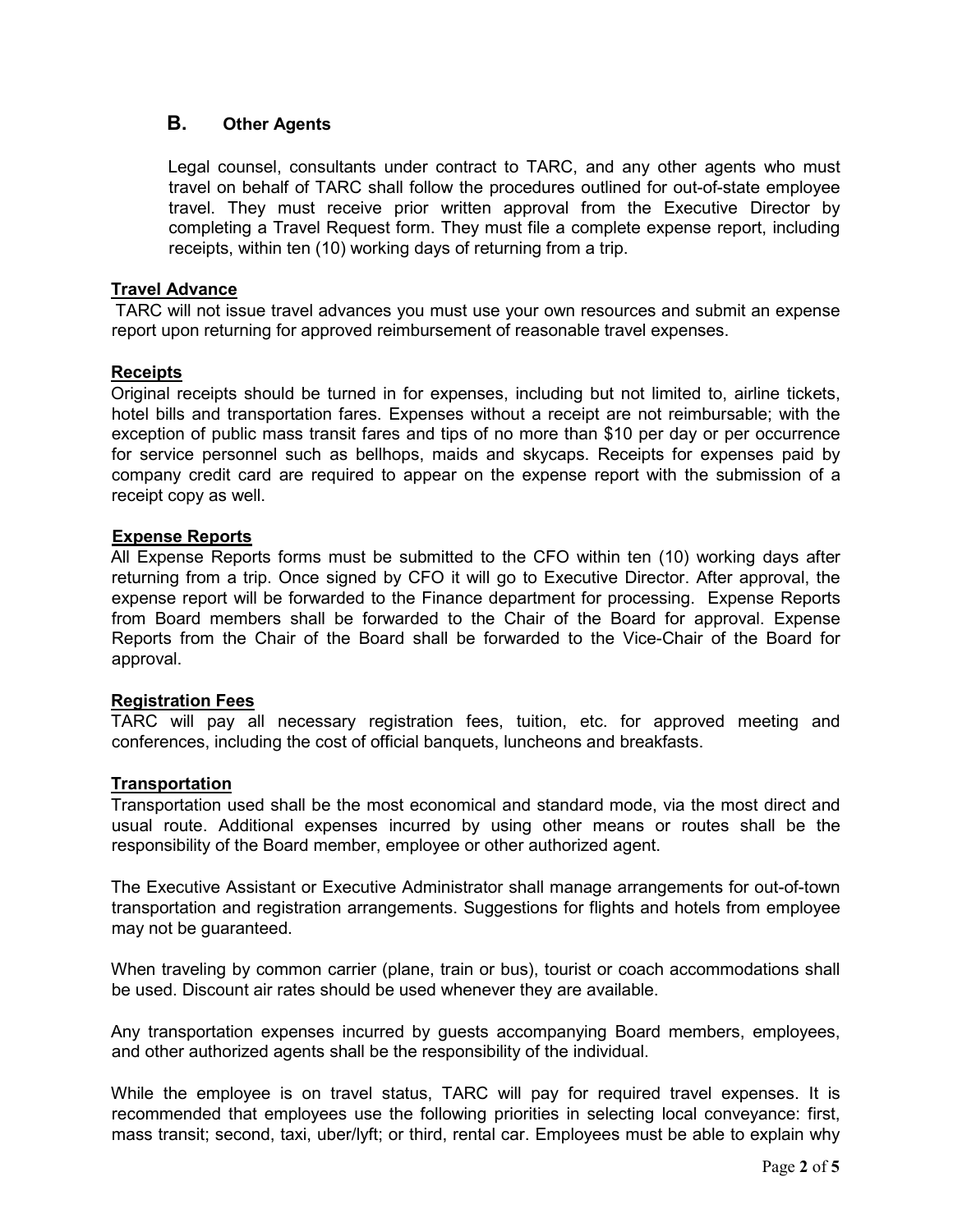they failed to use a public mass transit entity upon request for reimbursement. Use of rental car requires prior written approval of the Executive Director, or Chair of the Board or Vice-Chair of the Board, as the case may be.

TARC will not reimburse travel expenses, which are not necessary to conduct official business while on travel status, such as sightseeing, or other travel made at the employee's option or for personal business.

If traveling by automobile, either locally or out-of-town, individuals shall first seek to use a vehicle from the TARC motor pool. In the event that no TARC pool vehicle is available, TARC shall reimburse employees who use their personal automobiles for official business at the current mileage allowance. Please contact the Finance Department for the correct mileage rate to be used because the rate does change. TARC will pay the employee for mileage based on the number of road miles between TARC and the destination. The total amount allowable for mileage expense shall not exceed the cost of airplane tourist class travel to the same destination. An Expense Report must be submitted to the Executive Director for reimbursement of mileage. Local travel includes but is not limited to cities such as: Bloomington, IN; Columbus, OH; Indianapolis, IN; Nashville, TN and/or St. Louis, MO. TARC vehicles shall be used for official business and travel.

#### **Lodging**

TARC will pay the actual and necessary cost of lodging required for official business. Allowable lodging expenses shall be limited to those necessary for TARC Board members, employees, and other authorized agents. Any additional expenses incurred by guests accompanying Board members, employees, and other authorized agents shall be the responsibility of the individual.

Lodging expenses are limited to the number of nights required to conduct the assigned business on behalf of TARC. Arrival time should be no more than one (1) night in advance of TARC business and departure of no more than one (1) night after completion of TARC business. Paid receipts for lodging expenses must be attached to the Expense Report.

Lodging expenses shall not exceed the quoted rates for the hotel hosting the conference. Lodging for trips involving business not held in conjunction with a conference shall be at reasonable rate based on factors such as accessibility between hotel and conference site, duration of the trip, etc.

No TARC employees, who are not otherwise married, shall share lodging when they are on TARC business for out-of-state or local travel.

#### **Meals**

Tips for meals should not exceed 20% of the meal cost, excluding taxes. Daily total meal expenses, including tips and taxes, shall be reimbursed up to \$75.00 per day. However, in the event an employee exceeds this maximum amount, the Chair of the Board, Vice-Chair of the Board or the Executive Director, as the case may be, may approve any additional sums above the maximum set herein, but only if the meeting purpose is documented with all names in attendance and is for official TARC business. TARC will not reimburse expenses associated with the purchase of alcoholic beverages.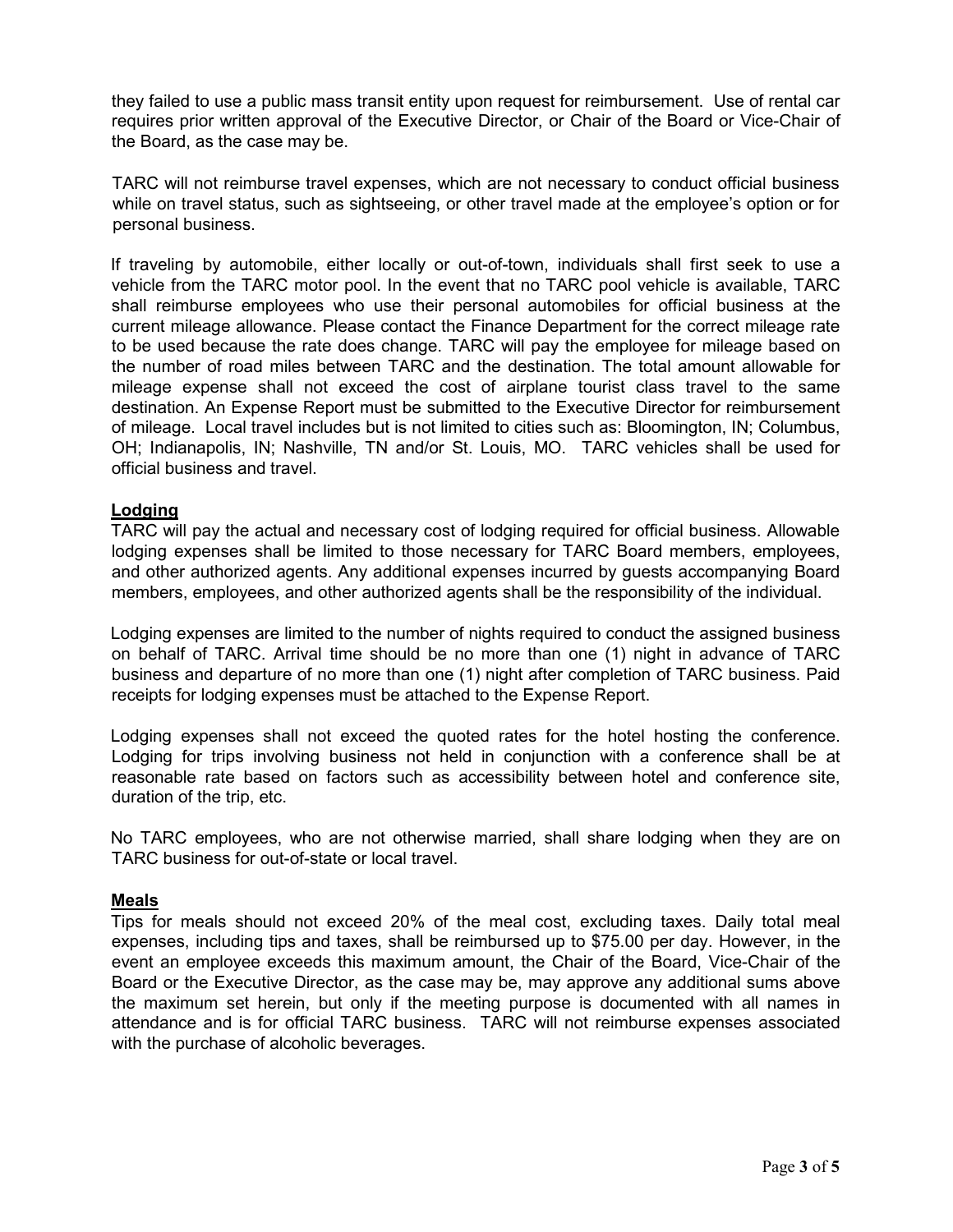#### **Working Meals**

When the Board Chair, Executive Director or another employee or authorized agent deems it necessary and appropriate to have a guest for a meal for the purpose of conducting official TARC business, the meal charges shall be reimbursed under the following conditions:

- 1. Prudence and good judgment must be used regarding the cost of the meal.
- 2. Any working meals must be documented, including submission of a receipt noting the cost, who attended, the location and the meeting purpose.

#### **Garage and Parking**

When a TARC car, personal car, or rented car is used on official business, TARC will pay for basic parking (including in a garage) or tolls associated with the conduct of official business. TARC will not reimburse parking, garaging, or tolls associated with travel not necessary to conduct official business. Parking fees and estimated gas cost will be included in the cost comparison when comparing flights in selecting best route of travel for the individual.

Parking fees incurred for cars left at the airport while an individual is out of town on official business will be reimbursed provided that airport parking fees do not exceed the normal taxi fare to and from the airport. Receipts for parking must be provided.

#### **Entertainment**

No travel reimbursement shall be made for any entertainment or social activity expenses. Those expenses that will not be paid by TARC include, but are not limited to, such items as in-room movies health club expenses, parking at facilities not related to travel etc. TARC will not reimburse expenses associated with the purchase of alcoholic beverages.

#### **Miscellaneous Expenses**

All miscellaneous expenses such as excess baggage fees, baggage charges, or postage should be identified and justified in writing at the time of the Expense Report is submitted.

Cost of WI-FI will be reimbursed for official TARC business.

#### **Local Expenses**

Local expenses generally do not require pre-approval by the Chair of the Board, Vice-Chair of the Board, or Executive Director, as the case may be. The permissible reimbursement expense categories for out-of-state travel are eligible for local travel with the only exception being under the Transportation Category, which may require transportation by automobile to certain destinations which are considered local which fall outside the 90-mile radius from TARC Headquarters, 1000 W. Broadway, Louisville, Kentucky 40203.

Requests for reimbursement of local travel expenses should be submitted to the Chair of the Board or the Executive Director, as the case may be, on an Expense Report form within ten (10) working days of the beginning of each calendar month for expenses that occurred in the prior calendar month.

#### **This approved Travel Policy and Regulations supersedes all previous Travel Policies and Regulations of the Transit Authority of River City.**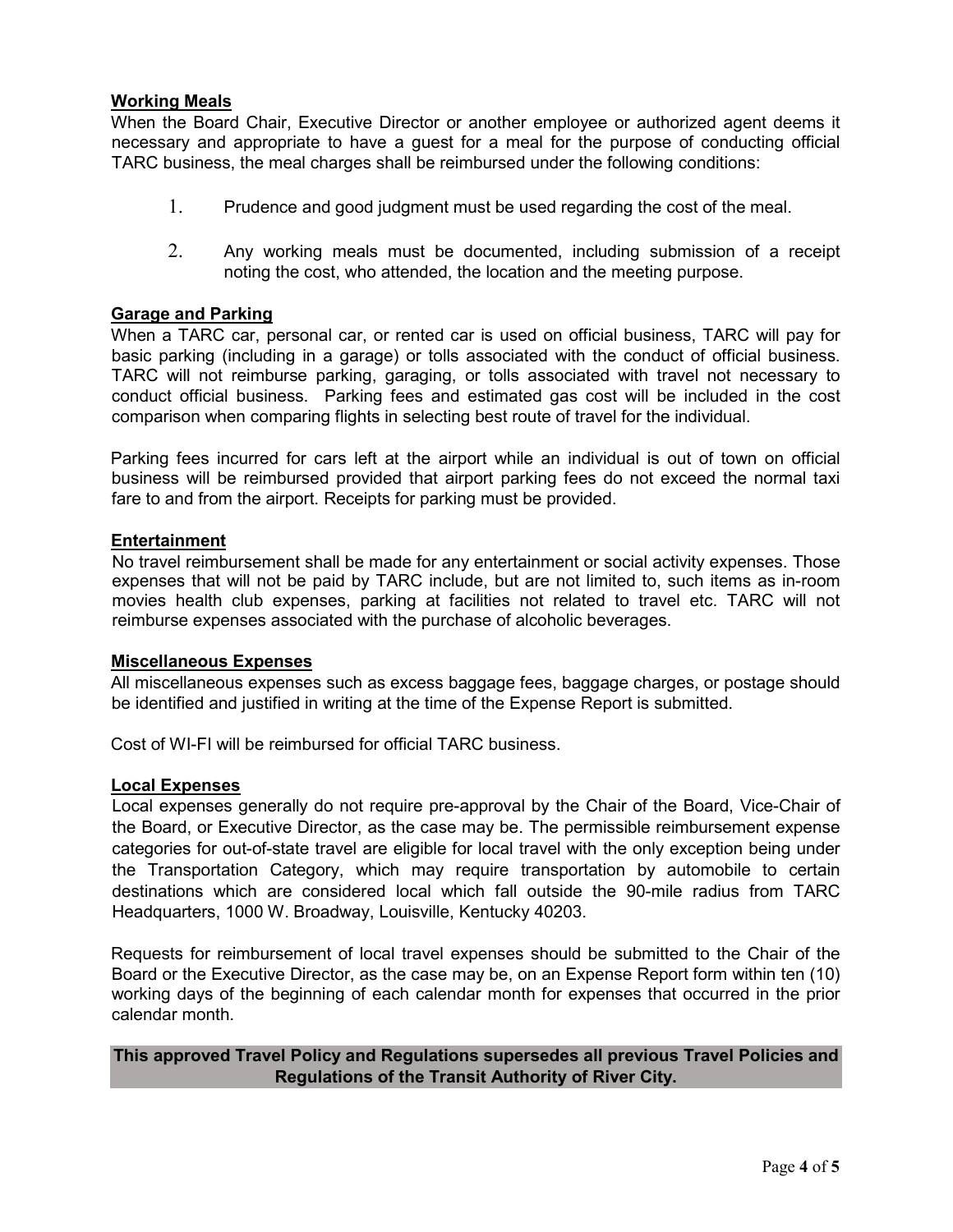| <b>Name of Entity That</b><br><b>Drafted This Policy</b>                             | Pat Mulvihill, General Counsel                                      |                              |
|--------------------------------------------------------------------------------------|---------------------------------------------------------------------|------------------------------|
| Signature by the<br><b>Executive Director</b>                                        | <b>Signature of Accountable Executive</b>                           | <b>Date of Signature</b>     |
|                                                                                      |                                                                     |                              |
| Approval by the<br><b>Board of Directors</b><br>or an Equivalent<br><b>Authority</b> | <b>Name of Individual/Entity That</b><br><b>Approved This Plan</b>  | Date of Approval             |
|                                                                                      |                                                                     |                              |
|                                                                                      | <b>Relevant Documentation (Title and Location)</b>                  |                              |
|                                                                                      |                                                                     |                              |
| <b>Certification of</b><br><b>Compliance</b>                                         | <b>Name of Individual/Entity That</b><br><b>Certified This Plan</b> | <b>Date of Certification</b> |
|                                                                                      | Pat Mulvhill, General Counsel                                       |                              |
|                                                                                      | <b>Relevant Documentation (Title and Location)</b>                  |                              |
|                                                                                      |                                                                     |                              |

| <b>Version Number and Updates</b> |                                         |                          |                    |
|-----------------------------------|-----------------------------------------|--------------------------|--------------------|
| <b>Version</b><br><b>Number</b>   | <b>Section/Pages</b><br><b>Affected</b> | <b>Reason for Change</b> | <b>Date Issued</b> |
|                                   | All                                     | Create/Update            | 07/2003            |
| 2                                 | All                                     | Update                   | 06/2021            |
|                                   |                                         |                          |                    |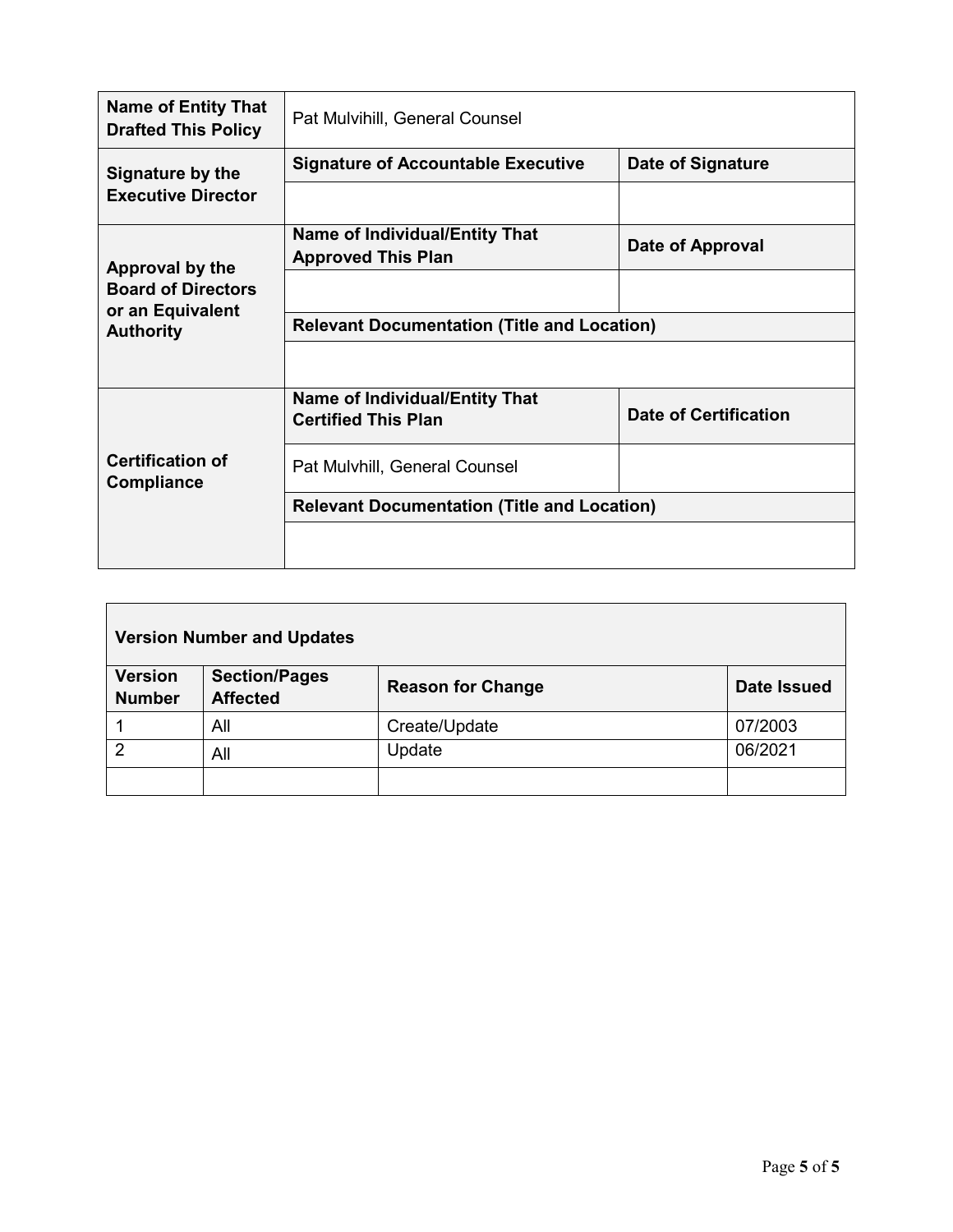

# **MEMORANDUM**

| To:   | Mary Morrow, Chair of TARC Board of Directors                        |  |
|-------|----------------------------------------------------------------------|--|
| From: | Carrie Butler, Executive Director                                    |  |
| Date: | June 22, 2021                                                        |  |
| Re:   | Resolution 2021-20–Amend and Readopt Company Car Policy (Car Policy) |  |

Thankfully, travel is opening up around the country with the COVID-19 pandemic hopefully on its way out for good. Accordingly, TARC thought it should also revisit its Company Car Policies, which have been in effect since 2003, as TARC anticipates employees traveling for potential in person meetings and/or conferences.

TARC had two distinct car policies. One policy dealt with employees who used a vehicle, other than a bus, during normal business hours as part of their job duties. The other policy was concerned with employees who had take home vehicles who were on call to immediately respond to emergencies.

For purposes of efficiency, TARC seeks to combine the two previous policies into a single Car Policy to keep in place the requirements for operation of a vehicle, documentation of fuel and maintenance expenses, safety standards that must be followed while using a company car and the responsibilities and obligations of TARC and its employees with respect to such vehicles.

As part of this combined policy, TARC seeks to keep in place the provision of company cars for commuting and personal use for the Executive Director, Assistant Executive Director, Director of Maintenance, Director of Safety and Security and Director of Maintenance to allow them to quickly respond to any emergency situation that may arise. However, in order to have a company car for commuting and personal use, these employees must additionally sign the TARC Company Car for Commuting and Personal Use Liability Agreement, a copy of which is hereby attached.

If you should have any questions about the Car Policy, please call me at 561-5100 if you have any questions. Thank you.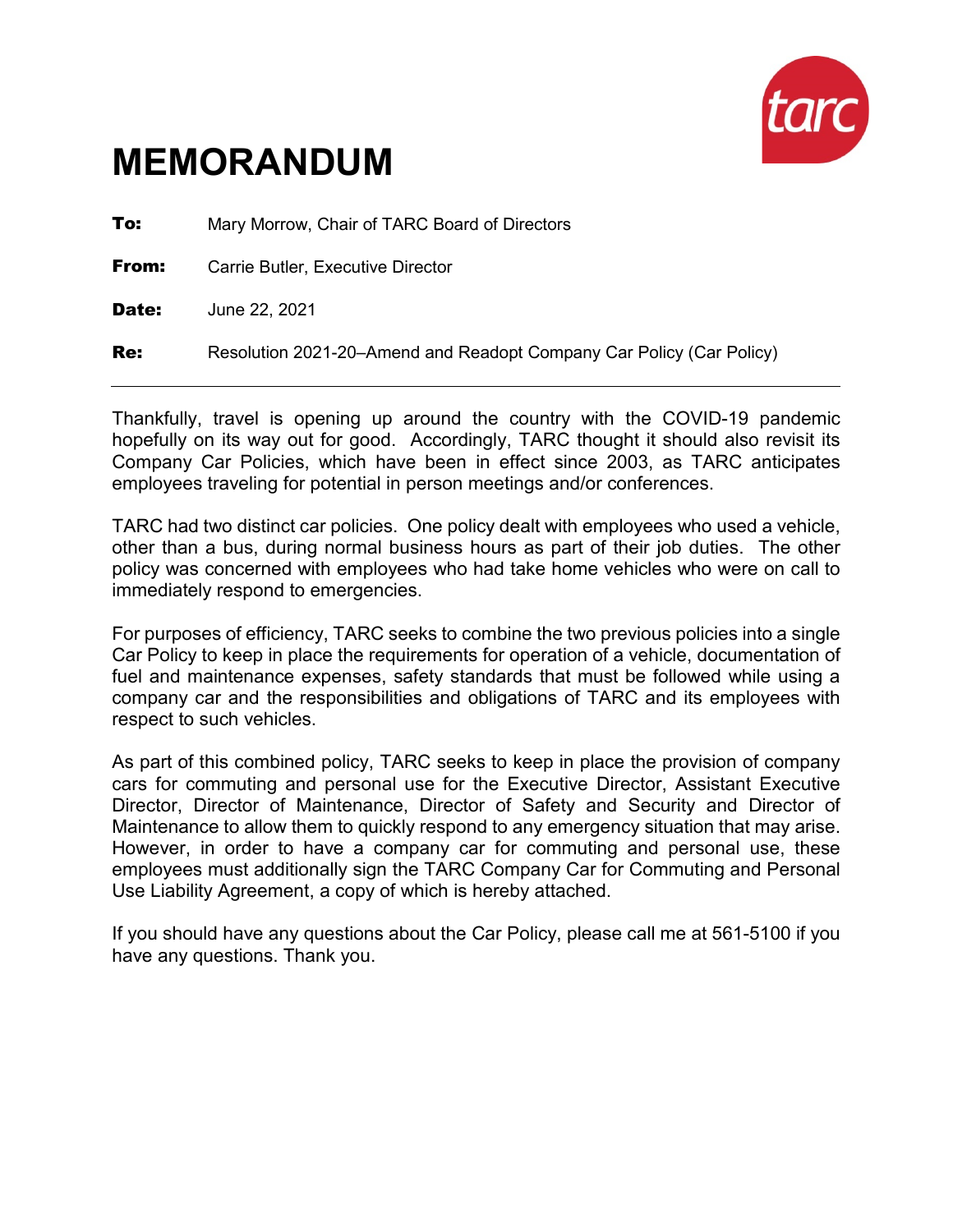

# **RESOLUTION 2021-20 Amend and Readopt Car Policy**

A Resolution amending and readopting the Transit Authority of River City (TARC) Company Car Policy (Car Policy).

**WHEREAS,** TARC's most recent Company Car Policies have been in effect since 2003; and

**WHEREAS,** since travel is opening up around the country with the COVID-19 pandemic hopefully behind us for good, TARC thought it should revisit its Car Policies to accommodate travel for in person potential meetings and conferences; and

**WHEREAS,** TARC had a policy for using vehicles, other than buses, during normal business hours as part of one's job duties, and had a policy for take home vehicles for those employees who were on call to immediately respond to an emergency; and

**WHEREAS,** TARC seeks to combine the two previous policies into a single Car Policy to keep in place the requirements for operation of a vehicle, documentation of fuel and maintenance expenses, safety standards that must be followed while using a company car and the responsibilities and obligations of TARC and its employees with respect to such vehicles; and

**WHEREAS,** TARC seeks to keep in place the provision of company cars for commuting and personal use to the Executive Director, Assistant Executive Director, Director of Maintenance, Director of Safety and Security and Director of Maintenance to enable a quick response to any emergency situation; and

## **NOW THEREFORE, THE BOARD OF DIRECTORS OF THE TRANSIT AUTHORITY OF RIVER CITY HEREBY RESOLVE THAT:**

(A) TARC hereby amends and readopts the attached Car Policy.

(B) This amendment and readoption of the Car Policy goes into effect immediately and applies to all employees, including the Executive Director.

**ADOPTED THIS 22nd DAY OF JUNE, 2021**

**\_\_\_\_\_\_\_\_\_\_\_\_\_\_\_\_\_\_\_\_\_\_\_ Mary Morrow, Board Chair**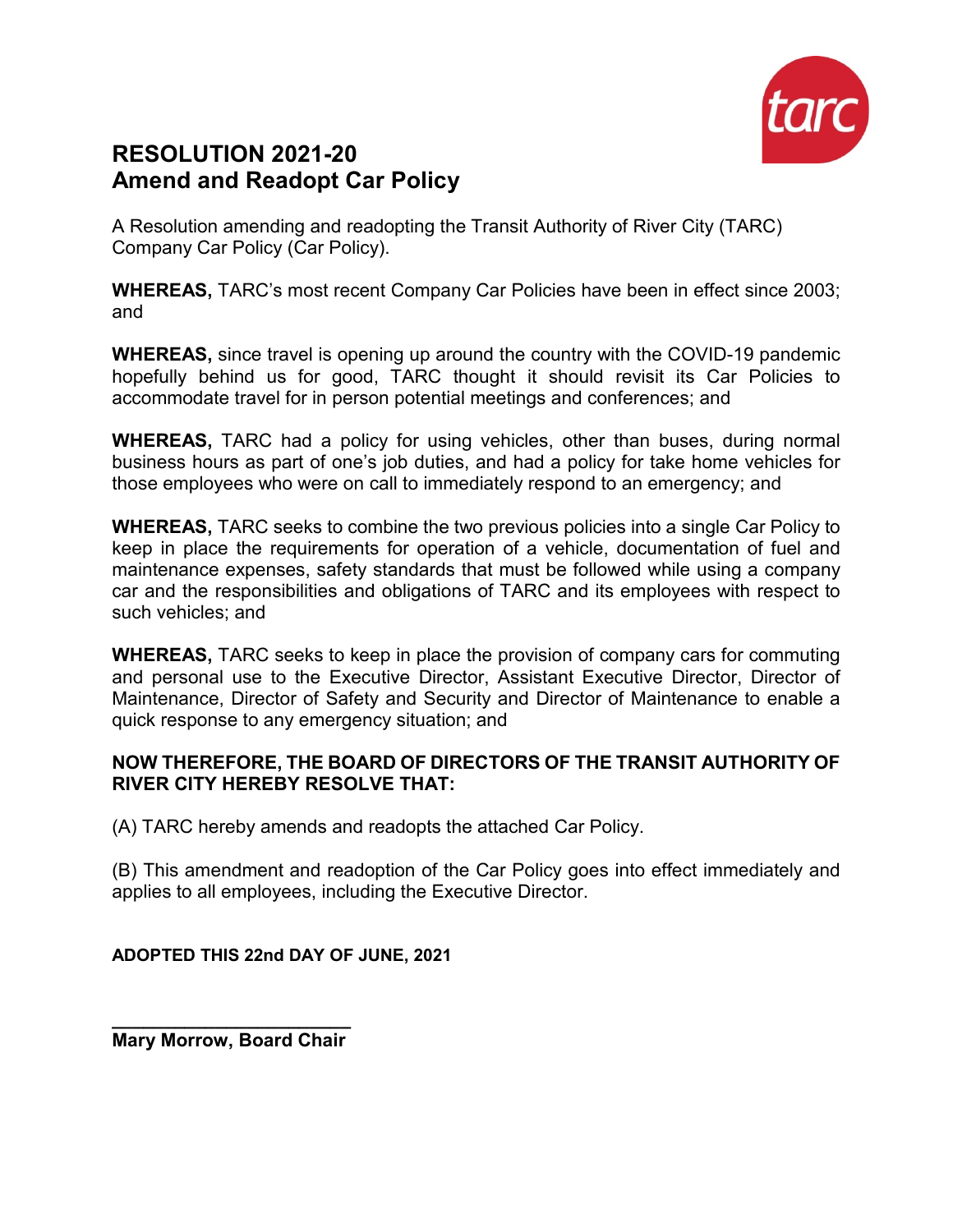## **COMPANY CAR POLICY**



The TRANSIT AUTHORITY of RIVER CITY (TARC) permits select individuals to drive vehicles owned, leased, or rented by TARC ("**Company Car**"), other than buses, to perform work for TARC or on TARC's behalf during their period of employment. TARC's Company Cars are the automobiles and trucks used to support TARC's mission and operations.

Only those who have received explicit permission from the Executive Director are authorized to use company cars. To protect TARC and its employees, any use of a company car must conform to this policy. All company car drivers must maintain a valid driver's license. In addition, each driver is responsible for using company cars in a safe, lawful, and reasonable manner. This policy applies to use of a company car on TARC's behalf during working and nonworking hours, on and off TARC's premises.

TARC provides coverage for personal injuries or property damage to third parties caused by TARC employees operating a TARC Company Car in the normal course of their duties and with TARC's permission. TARC employees, who sustain injuries while operating/occupying TARC Company Cars in the course of their employment, will be covered to the extent provided by TARC's workers' compensation program except as described below.

The use of TARC's Company Cars by employees is a necessary part of certain employees' job duties. At the same time, the operation of motor vehicles by employees involves potential risk for legal liability. In an effort to control the risks associated with employee vehicle use and to ensure that employees understand their responsibilities and obligations, TARC adopts the following policy.

#### **Accountable Plan**

This policy is intended to qualify as an "**Accountable Plan**" under the Internal Revenue Code (Code) and relevant Treasury Regulations.

#### **License/Accident Reporting**

All employees who may operate TARC Company Cars under this Policy in the course of their duties must maintain a valid driver's license in their State of residence. Each is expected to drive safely and obey all traffic laws. Any traffic accident involving a TARC Company Car must be reported to TARC Radio Dispatch and the appropriate police jurisdiction contemporaneous with the occurrence of the accident. An accident report should be completed promptly for filing with the Director of Safety.

#### **Motor Vehicle Record Checks**

The Human Resources Department conducts motor vehicle license record checks twice annually to verify license status and driving records. Any employee whose license has been suspended or who has an unsatisfactory driving record in the opinion of TARC management is prohibited from operation of TARC Company Car, and is required to notify TARC immediately of a suspension.

#### **Permissible Uses**

Company cars are available to authorized individuals for business purposes. Uses beyond those specified in this policy must be specifically authorized by the Executive Director, or, in cases of the Executive Director's usage, by the Board. However, individuals using a company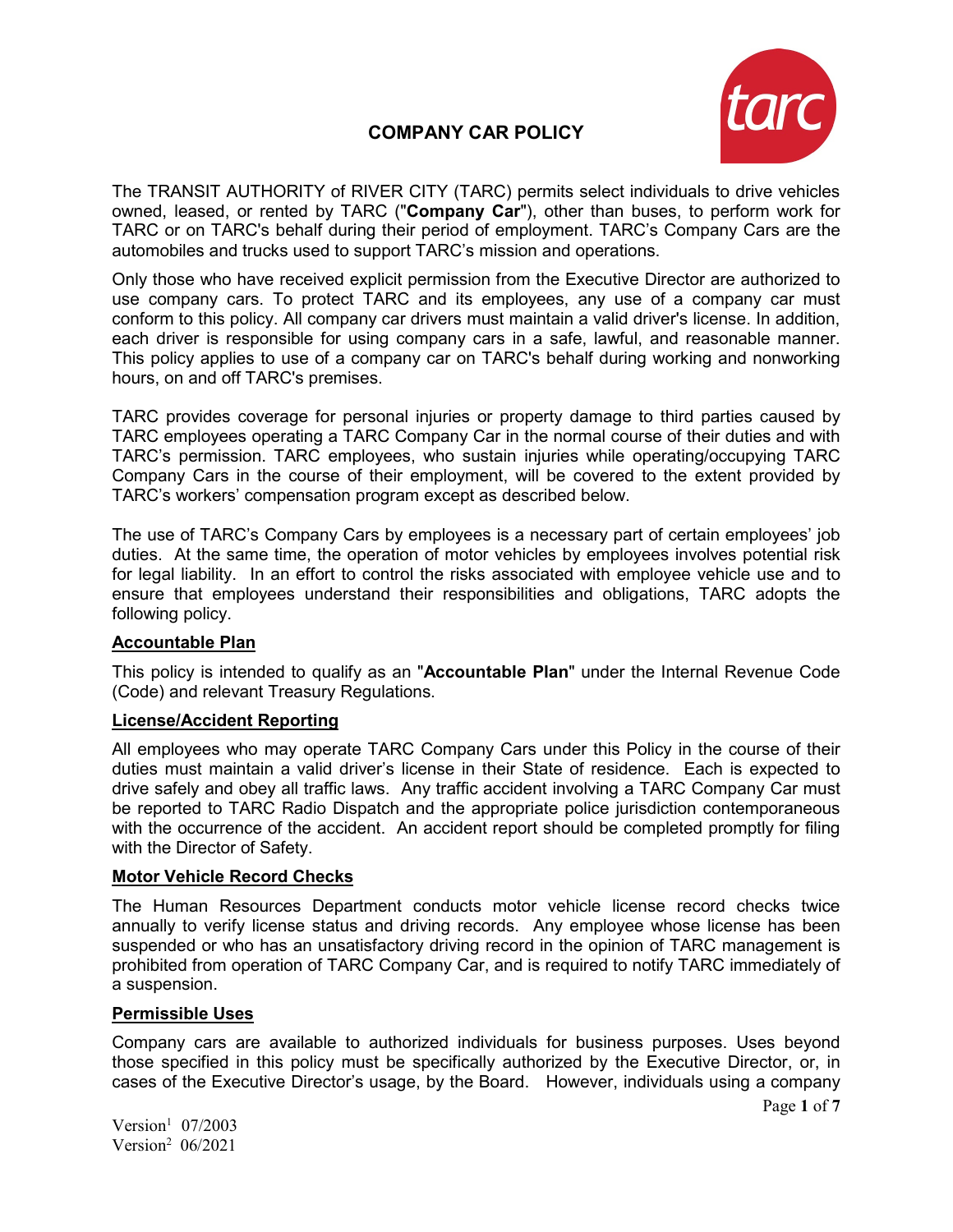car may make incidental stops without violating this policy. Unless otherwise permitted, when not in use company cars must be parked on TARC's premises.

### **Additional Authorized Uses for Company Car for Commuting and Personal Use**

The Executive Director may authorize the use of Company Cars for commuting and personal use by employees who are subject to 24-hour call, and have signed and agreed to the terms of this Company Car Policy, and TARC Company Car for Commuting And Personal Use Liability Agreement. All such vehicles should be equipped with two-way radio communications to allow the employee to monitor and contact TARC's radio dispatch center. Such assignment serves several purposes, assuring an employee's ability to respond immediately to any emergency or condition requiring that employee's presence, providing visibility for TARC in the community it serves, and extending the reach and presence of management and supervisory employees to those times when they are commuting to and from work.

#### **Insurance Coverage for Company Car for Commuting and Personal Use**

TARC employees provided Company Cars for commuting and personal use, when engaged in such use, would not be covered by workers' compensation for personal injury, but would be covered through TARC's group medical insurance or other group medical insurance, if applicable to that employee. This same coverage would be applicable to passengers while riding in TARC Company Cars, and depending on its terms, their own personal automobile insurance.

Employees who are considered to be operating a TARC Company Car for commuting and personal use (with the permission of the Executive Director) will be provided liability protection by TARC for up to \$300,000 per accident for damages for bodily injury or property damage. TARC agrees to settle or defend, as it deems appropriate, any claims or suit asking for damages, up to the limit of \$300,000, including legal expenses. Employees shall assist TARC and cooperate fully with TARC's attorney in any action or suit arising from such claim. TARC will not defend an employee who is engaged in any criminal behavior as set forth in KRS Chapters 189, 189A and/or KRS Chapters 500 – 534 (i.e., Kentucky Penal Code) while in a TARC Company Car.

Employees, while operating a TARC Company Car for commuting or personal use, will be responsible for any claim which exceeds \$300,000. Such coverage is available from insurers at the employee's own expense. Employees must sign a TARC Company Car for Commuting and Personal Use Liability Agreement to be assigned a TARC Company Car for commuting and personal use, under this Policy.

#### **Compensation Value for Company Car for Commuting and Personal Use**

The compensation value of a TARC Company Car authorized for commuting and personal use will be established in accordance with IRS guidelines. The Finance Department will annually request information from each employee assigned a TARC Company Car for such use and calculate the compensation value.

#### **Authorized Drivers and Passengers**

Only authorized employees can drive company cars. Employees permitted to drive company cars must have a valid driver's license. In the event that an authorized driver's license is suspended or revoked, that individual must notify the Executive Director as soon as possible. In addition, consistent with relevant background check laws, TARC reserves the right to evaluate the driving record of all company car drivers and revoke driving privileges as necessary.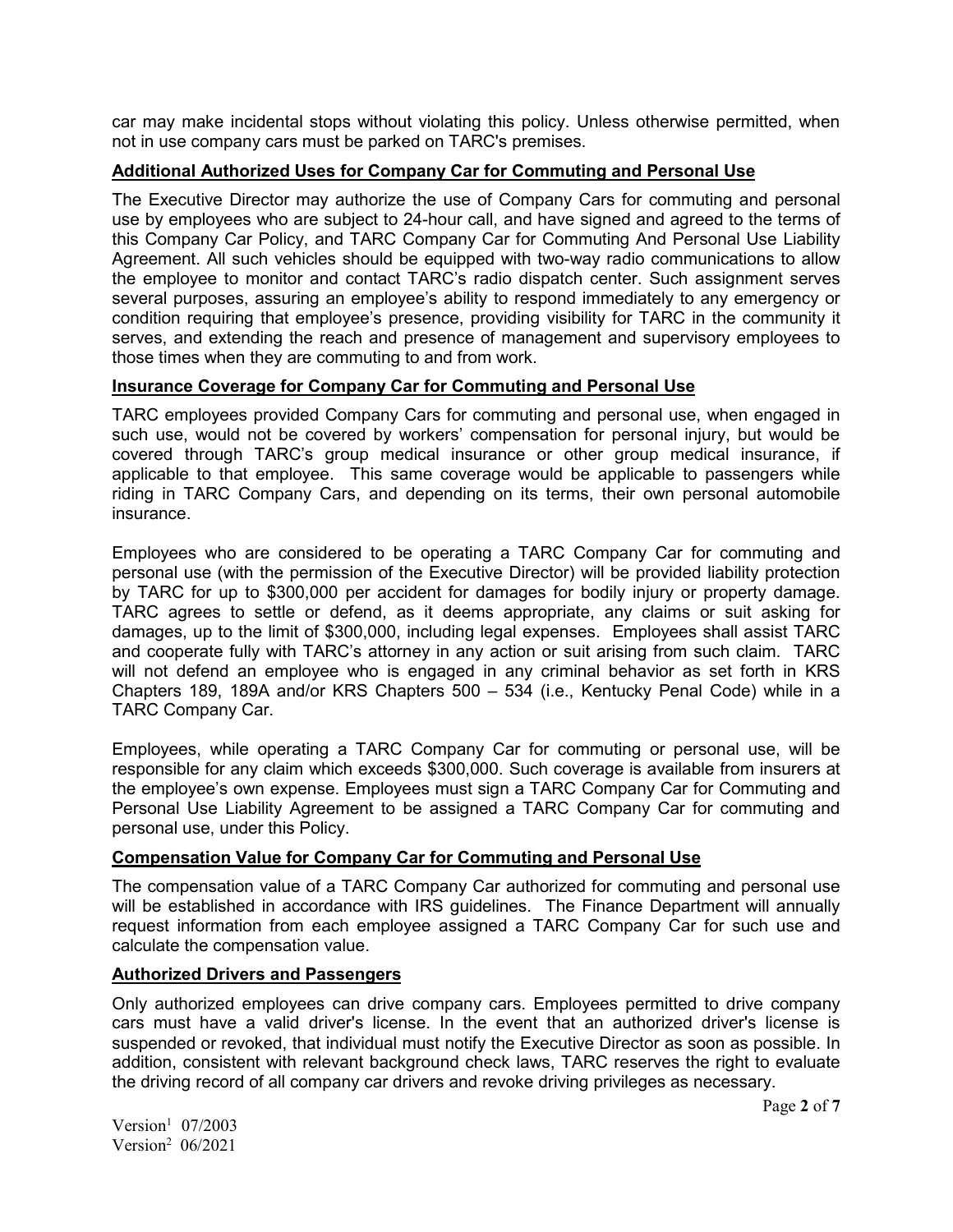Transportation of passengers is authorized for business use of company cars, but the number of passengers cannot exceed the number of passenger seats available, and passengers may only occupy company cars for purposes authorized by this policy. To the extent that a child will be traveling in a company car, child safety seats must be installed and used as required by applicable law.

TARC will be responsible for the cost of repairing accident damage sustained by a TARC Company Car, including one being used for commuting and personal use, unless the employee was operating the vehicle outside of the scope of this policy. In such case, the employee shall be responsible for this expense.

#### **Fuel and Maintenance Expense Protocols**

TARC will pay or reimburse expenses for fuel costs, parking fees, and tolls associated with company car use under this policy. In addition, TARC will pay or reimburse expenses for necessary company car maintenance.

For any out-of-pocket expenses, drivers may request reimbursement for covered company car costs by completing an expense reimbursement form and submitting the completed form to the Finance Department. All expense reimbursement forms must be signed and verified by both the driver and the employee's supervisor. Expense reimbursement forms are available from the Finance Department.

Expense reimbursement forms must include original receipts or other substantiating documentation for each expense showing the:

- Amount paid.
- Date the expense was incurred and paid.
- Vendor or provider name and location.
- Nature of the expense.
- Business purpose.

If a receipt or other substantiating documentation is not available, the driver must submit a written explanation of why the documentation cannot be provided. TARC, in its sole discretion, will evaluate the explanation and determine whether the expense is reimbursable.

Drivers must submit expense reimbursement forms to the Finance Department within 60 days of incurring the expense. Failure to comply with this time frame may result in the reimbursement being taxable income for the employee and TARC will not reimburse employees for any expenses submitted after this deadline.

The Finance Department will verify that expenses are permissible and that documentation is adequate and accurate. TARC reserves the right to refuse any expense reimbursement request that is inaccurate, does not include the appropriate substantiating documentation, is submitted late, or otherwise fails to fully comply with TARC's policy, as determined by TARC in its sole discretion. Expense reimbursement forms may be subject to audit by TARC or by government agencies.

TARC will provide reimbursement promptly following verification of the expense and appropriate substantiation, but in any event, no later than December 31 of the calendar year following the calendar year in which the expense is incurred.

If a driver receives an excess reimbursement, he or she must report and return any excess amounts to the Finance Department within 120 days.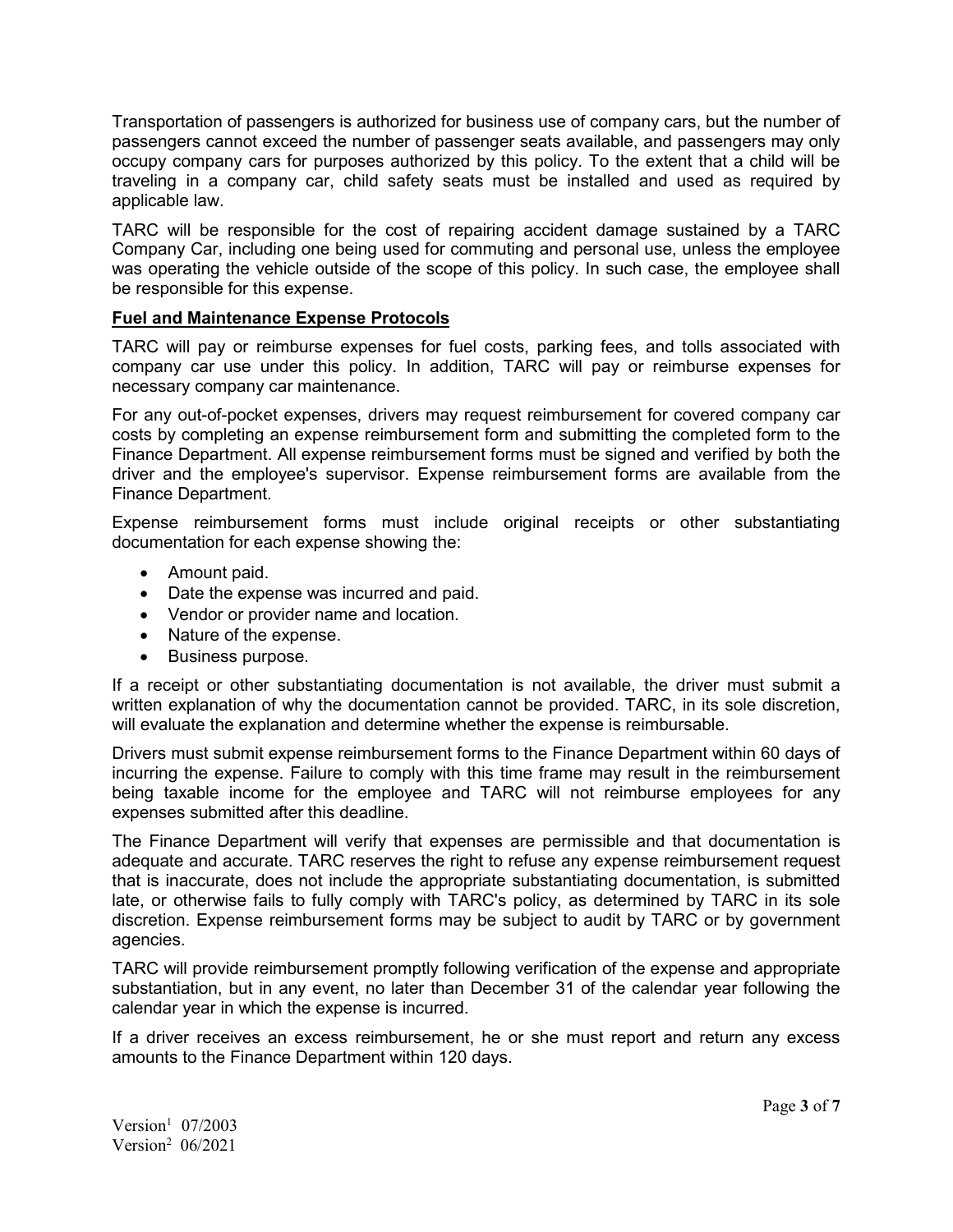#### **Safety Standards**

Employees operating a company car are expected to operate the vehicle in a safe and lawful manner. Safe driving standards include but are not limited to:

- Maintaining a reasonable rate of speed as appropriate for existing road conditions. Drivers should not exceed posted speed limits.
- Abiding by traffic signals and signs.
- Wearing seat belts.
- Avoiding aggressive and reckless driving.
- Never driving in unsafe conditions.
- Never driving when having consumed alcohol or illegal drugs.
- Never driving while fatigued.
- Never texting or emailing while driving.
- Never talking on a cell phone while driving [without the use of a hands-free device].
- Never listening to headphones while driving.
- Never storing or transporting guns or other weapons in the company car, to the extent such prohibition is authorized by state or local law.

Safety standards include the need to be vigilant about company car maintenance. If a company car seems to be unsafe or in need of maintenance, company car drivers must bring this issue to the attention of the Safety and Security or Maintenance Office as soon as possible. In addition, company car drivers must respect the vehicle as company property and take steps to avoid damage to it and its contents, including:

- Keeping property secure, such as by locking doors, closing windows, and properly maintaining valuables (including confidential information). Personal items may not be stored in a company car and personal losses generally will not be reimbursed.
- Never transporting dangerous or flammable materials unless specifically authorized by TARC.
- Never attaching or pulling trailers or other vehicles.
- Never making after-market changes to the car.
- Never picking up hitchhikers.
- Never transporting items for third parties other than those associated with the employer's business for legitimate business purposes.

In the event of an accident, the driver must stay with the company car and file a police report or otherwise cooperate with the police, as applicable. Employees should not attempt to provide medical care to those involved in an accident beyond their level of suitable training. Company car drivers must communicate the details of any accident, theft of company property (including the car itself), and moving violations to the Safety and Security Department as soon as possible.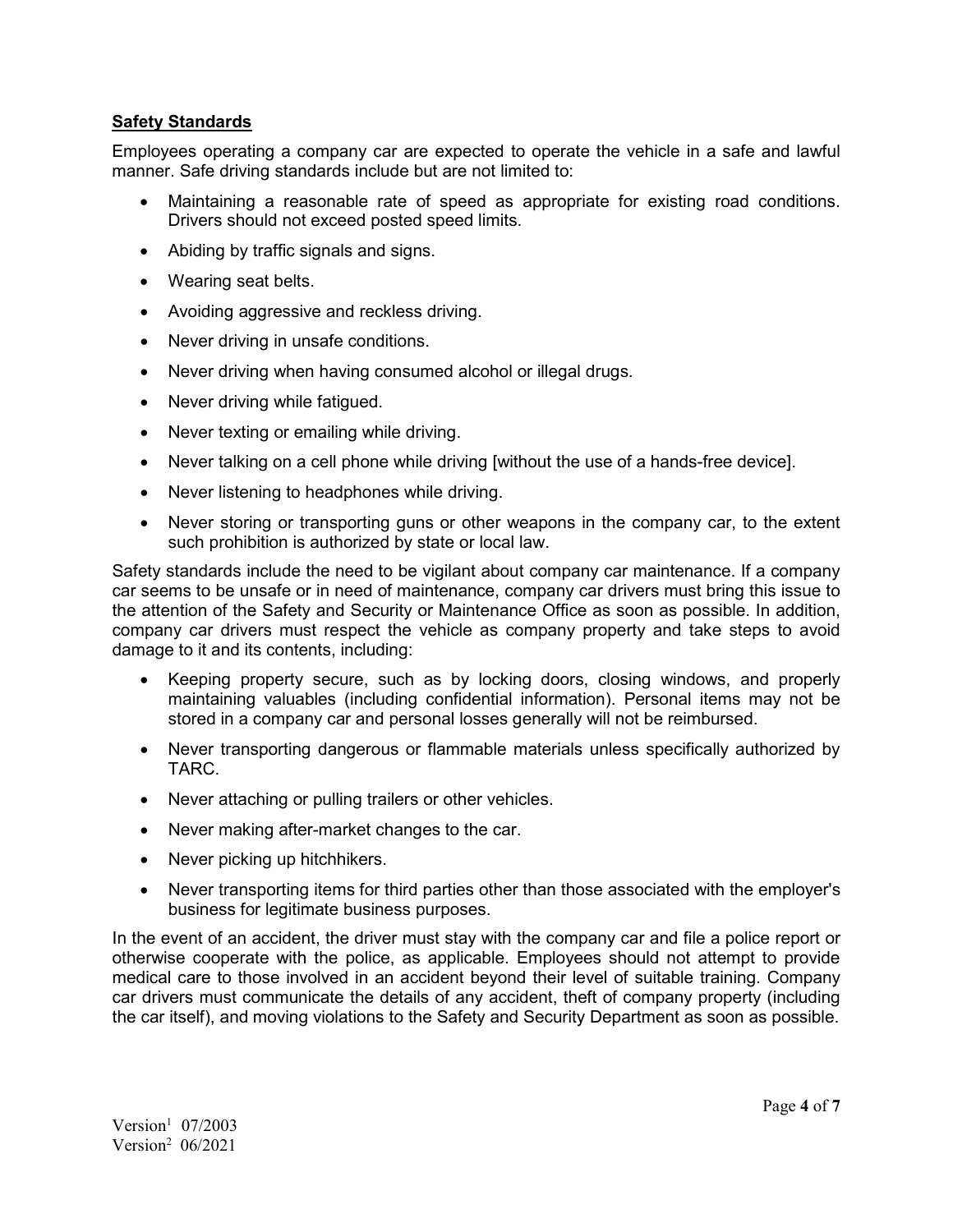#### **Section 409A of the Internal Revenue Code**

Reimbursements and in-kind benefits under this policy are intended to comply with Code Section 409A and applicable guidance issued under it or an exemption from the application of Section 409A.

Accordingly, all provisions of this policy will be construed in a manner consistent with the requirements for avoiding taxes or penalties under Code Section 409A. The amount of reimbursements and in-kind benefits provided under this policy in any calendar year will not affect the amount of reimbursements and in-kind benefits provided during any other calendar year, and the right to reimbursements and in-kind benefits under this policy cannot be liquidated or exchanged for any other benefit.

Notwithstanding any provision of this policy, TARC will not be liable to any employee for any taxes or penalties imposed under Code Section 409A on any reimbursements and in-kind benefits under this policy.

#### **Administration of This Policy**

The Safety and Security Department is responsible for the administration of this policy. If an employee has any questions about this policy or related procedures, the employee should contact the Safety and Security Department.

An individual who abuses or violates this policy, for example by submitting fraudulent company car reimbursement requests or failing to comply with safety standards, will be subject to disciplinary action up to and including termination of employment.

#### **Employees Covered Under a Collective Bargaining Agreement**

The employment terms set out in this policy work in conjunction with, and do not replace, amend, or supplement any terms or conditions of employment stated in any collective bargaining agreement that a union has with TARC. Employees should consult the terms of their collective bargaining agreement. Wherever employment terms in this policy differ from the terms expressed in the applicable collective bargaining agreement with TARC, employees should refer to the specific terms of the collective bargaining agreement, which will control.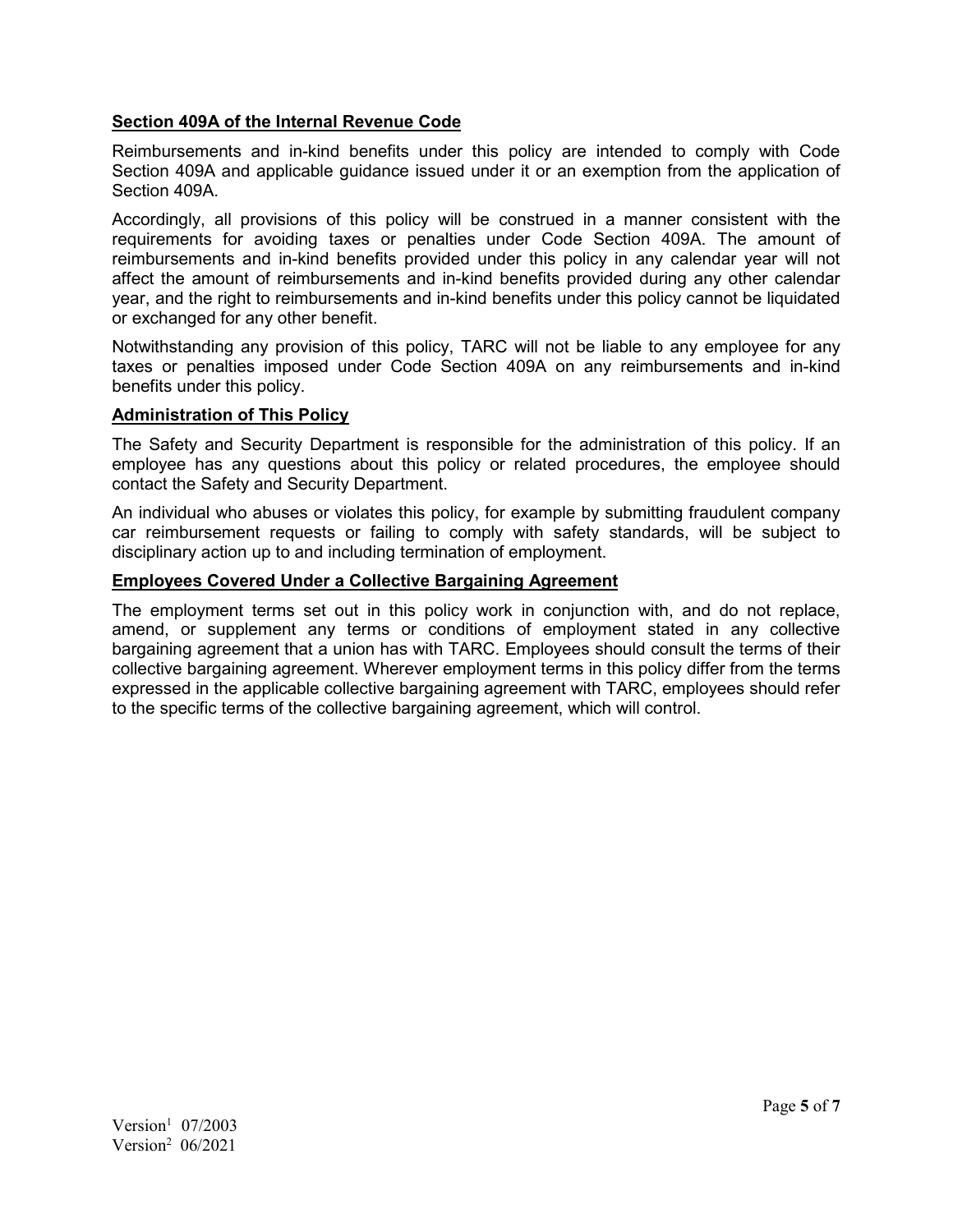#### **Acknowledgment of Receipt and Review**

I, the control of the control (employee name), acknowledge that on (date), I received a copy of TARC's Company Car Policy and that I read it, understood it, and agree to comply with it. I understand that TARC has the maximum discretion permitted by law to interpret, administer, change, modify, or delete this policy at any time [with

or without notice]. No statement or representation by a supervisor or manager or any other employee, whether oral or written, can supplement or modify this policy. Changes can only be made if approved in writing by the Executive Director of TARC. I also understand that any delay or failure by TARC to enforce any work policy or rule will not constitute a waiver of TARC's right to do so in the future. I understand that neither this policy nor any other communication by a management representative or any other employee, whether oral or written, is intended in any way to create a contract of employment. I understand that, unless I have a written employment agreement signed by an authorized TARC representative, **I am employed at will and this policy does not modify my at-will employment status.** If I have a written employment agreement signed by an authorized TARC representative and this policy conflicts with the terms of my employment agreement, I understand that the terms of my employment agreement will control.

Approved By:

 $\overline{\phantom{a}}$  , where  $\overline{\phantom{a}}$  , where  $\overline{\phantom{a}}$  , where  $\overline{\phantom{a}}$ Carrie Butler, Executive Director

Employee Signature

 $\overline{\phantom{a}}$  , where  $\overline{\phantom{a}}$  , where  $\overline{\phantom{a}}$  , where  $\overline{\phantom{a}}$ Date

Employee Printed Name

 $\frac{1}{2}$  , and the set of the set of the set of the set of the set of the set of the set of the set of the set of the set of the set of the set of the set of the set of the set of the set of the set of the set of the set

 $\frac{1}{2}$  , and the set of the set of the set of the set of the set of the set of the set of the set of the set of the set of the set of the set of the set of the set of the set of the set of the set of the set of the set

 $\frac{1}{2}$  , and the set of the set of the set of the set of the set of the set of the set of the set of the set of the set of the set of the set of the set of the set of the set of the set of the set of the set of the set

Date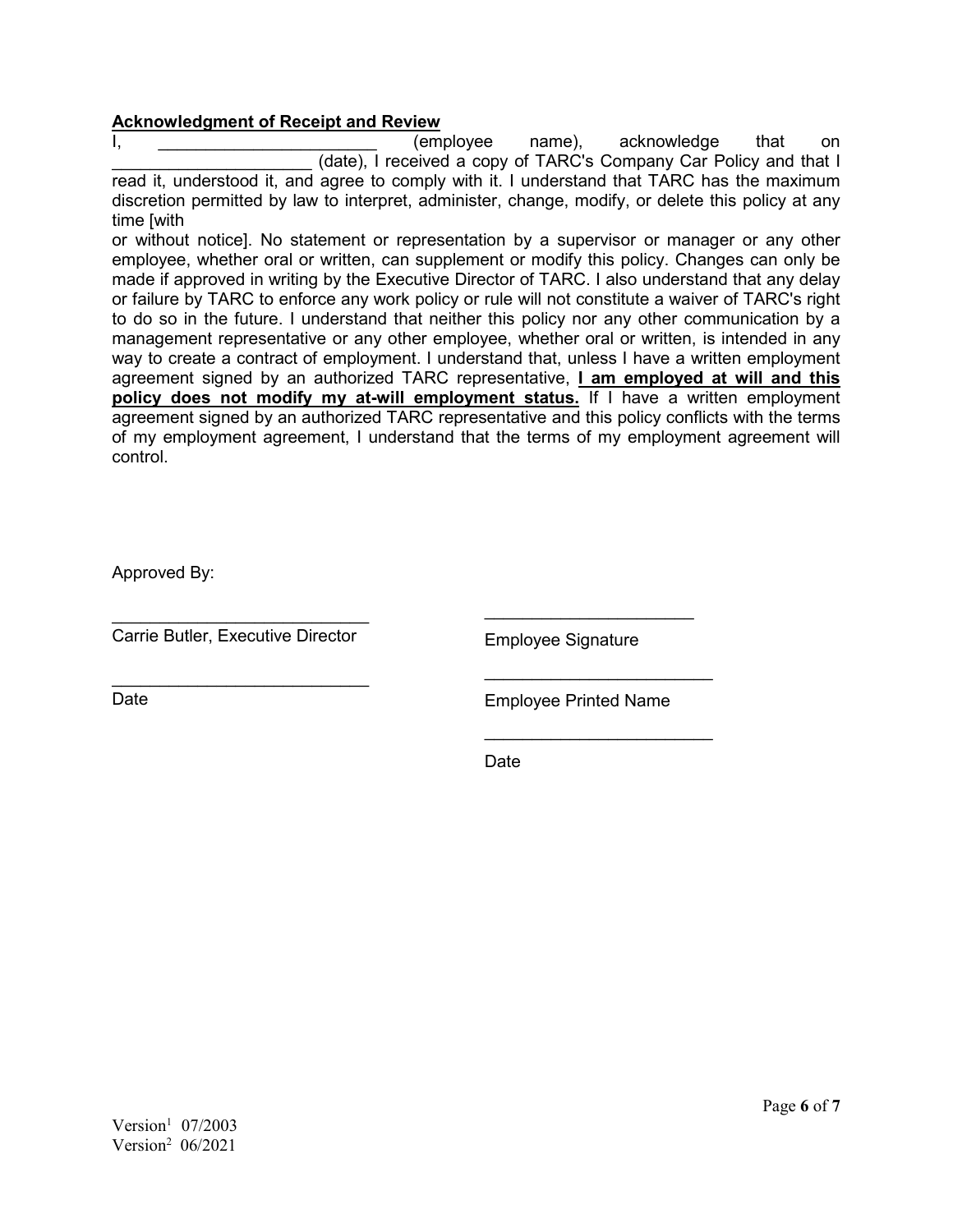## **TARC COMPANY CAR FOR COMMUTING AND PERSONAL USE LIABILITY AGREEMENT**



I understand that if I am assigned a TARC vehicle (either owned or leased) authorized for **Commuting and Personal Use**, on the terms set out below TARC will provide liability protection to me free of charge for up to \$300,000 per accident for any damages or claims for Bodily Injury or Property Damage caused by my negligent operation of the assigned TARC vehicle while on **Commuting and Personal Use**, unless and until my employment with TARC is terminated, or I am otherwise notified, or my Commuting and Personal Use is terminated.

In addition to this \$300,000 Liability Limit, I understand that TARC agrees to settle or defend, as it deems appropriate, any claims or suits asking for these damages and that its duty to settle or defend ends when it has tendered the \$300,000 as payment for any claims.

In consideration of and as a condition precedent to receiving this \$300,000 limit of protection while operating a TARC vehicle for **Commuting and Personal Use** I agree that I will:

- 1. Not allow any person other than another authorized TARC employee to operate the TARC vehicle assigned to me.
- 2. Promptly notify the Director of Safety and Security of how, when and where any accident happens, and will give the names and addresses of any injured persons and of any witnesses.
- 3. Cooperate with TARC in its investigation, settlement, or defense of any suits and will promptly send copies of any notices or legal papers received in connection with the accident to the Director of Safety.
- 4. Make every effort to contact the local Police Department from the scene of any accident in which I am involved and request that a Uniform Police Traffic Accident Report be completed.
- 5. Not engage in any criminal behavior as set forth in KRS Chapter 189, 189A and/or KRS Chapters 500 – 534 (i.e., Kentucky Penal Code).

I understand that I will be responsible for any claims which exceeds \$300,000 and that I may purchase supplemental insurance coverage from my own Personal Insurance Agent to protect myself from liability while operating any TARC vehicle authorized for **Commuting and Personal Use**, in excess of \$300,000, and that purchase of such coverage shall be at my own expense.

I have read the foregoing and I understand and agree that violation of any of the above mentioned conditions may cause TARC to deny the protection afforded by this Agreement, and that this Agreement becomes effective the date that I sign this Agreement.

Approved By:

 $\overline{\phantom{a}}$  , which is a set of the set of the set of the set of the set of the set of the set of the set of the set of the set of the set of the set of the set of the set of the set of the set of the set of the set of th Employee Signature

\_\_\_\_\_\_\_\_\_\_\_\_\_\_\_\_\_\_\_\_\_\_\_\_\_\_\_ Carrie Butler, Executive Director

\_\_\_\_\_\_\_\_\_\_\_\_\_\_\_\_\_\_\_\_\_\_\_\_\_\_\_

Employee Printed Name

 $\overline{\phantom{a}}$  , which is a set of the set of the set of the set of the set of the set of the set of the set of the set of the set of the set of the set of the set of the set of the set of the set of the set of the set of th

\_\_\_\_\_\_\_\_\_\_\_\_\_\_\_\_\_\_\_\_\_\_\_\_

Date

Date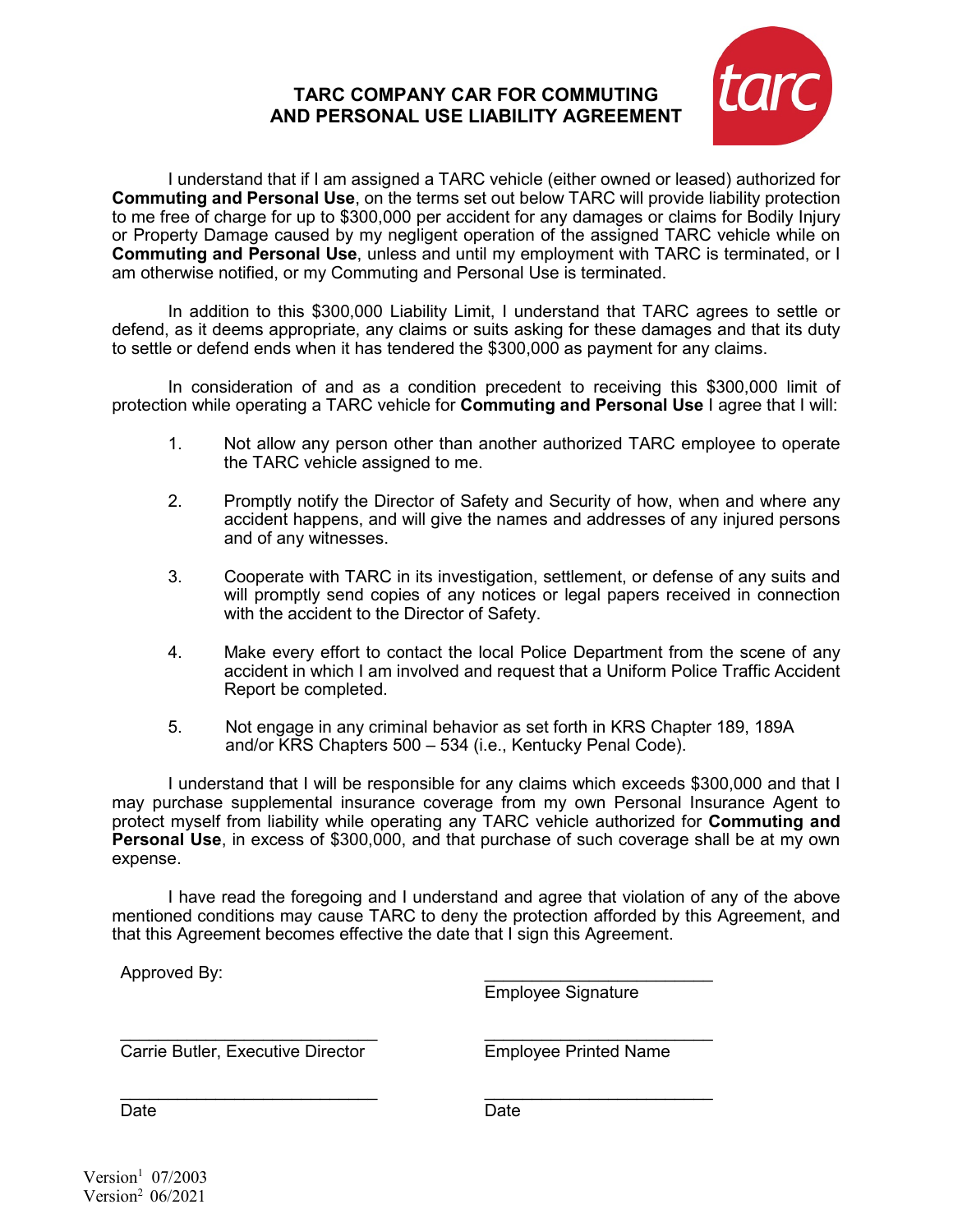| <b>Name of Entity That</b><br><b>Drafted This Policy</b>                             | Pat Mulvihill, General Counsel                                      |                              |
|--------------------------------------------------------------------------------------|---------------------------------------------------------------------|------------------------------|
| Signature by the<br><b>Executive Director</b>                                        | <b>Signature of Accountable Executive</b>                           | Date of Signature            |
|                                                                                      |                                                                     |                              |
| Approval by the<br><b>Board of Directors</b><br>or an Equivalent<br><b>Authority</b> | <b>Name of Individual/Entity That</b><br><b>Approved This Plan</b>  | Date of Approval             |
|                                                                                      |                                                                     |                              |
|                                                                                      | <b>Relevant Documentation (Title and Location)</b>                  |                              |
|                                                                                      |                                                                     |                              |
| <b>Certification of</b><br><b>Compliance</b>                                         | <b>Name of Individual/Entity That</b><br><b>Certified This Plan</b> | <b>Date of Certification</b> |
|                                                                                      | Pat Mulvhill, General Counsel                                       |                              |
|                                                                                      | <b>Relevant Documentation (Title and Location)</b>                  |                              |
|                                                                                      |                                                                     |                              |

| <b>Version Number and Updates</b> |                                         |                          |                    |
|-----------------------------------|-----------------------------------------|--------------------------|--------------------|
| <b>Version</b><br><b>Number</b>   | <b>Section/Pages</b><br><b>Affected</b> | <b>Reason for Change</b> | <b>Date Issued</b> |
|                                   | All                                     | Create/Update            | 07/2003            |
| っ                                 | All                                     | Update                   | 06/2021            |
|                                   |                                         |                          |                    |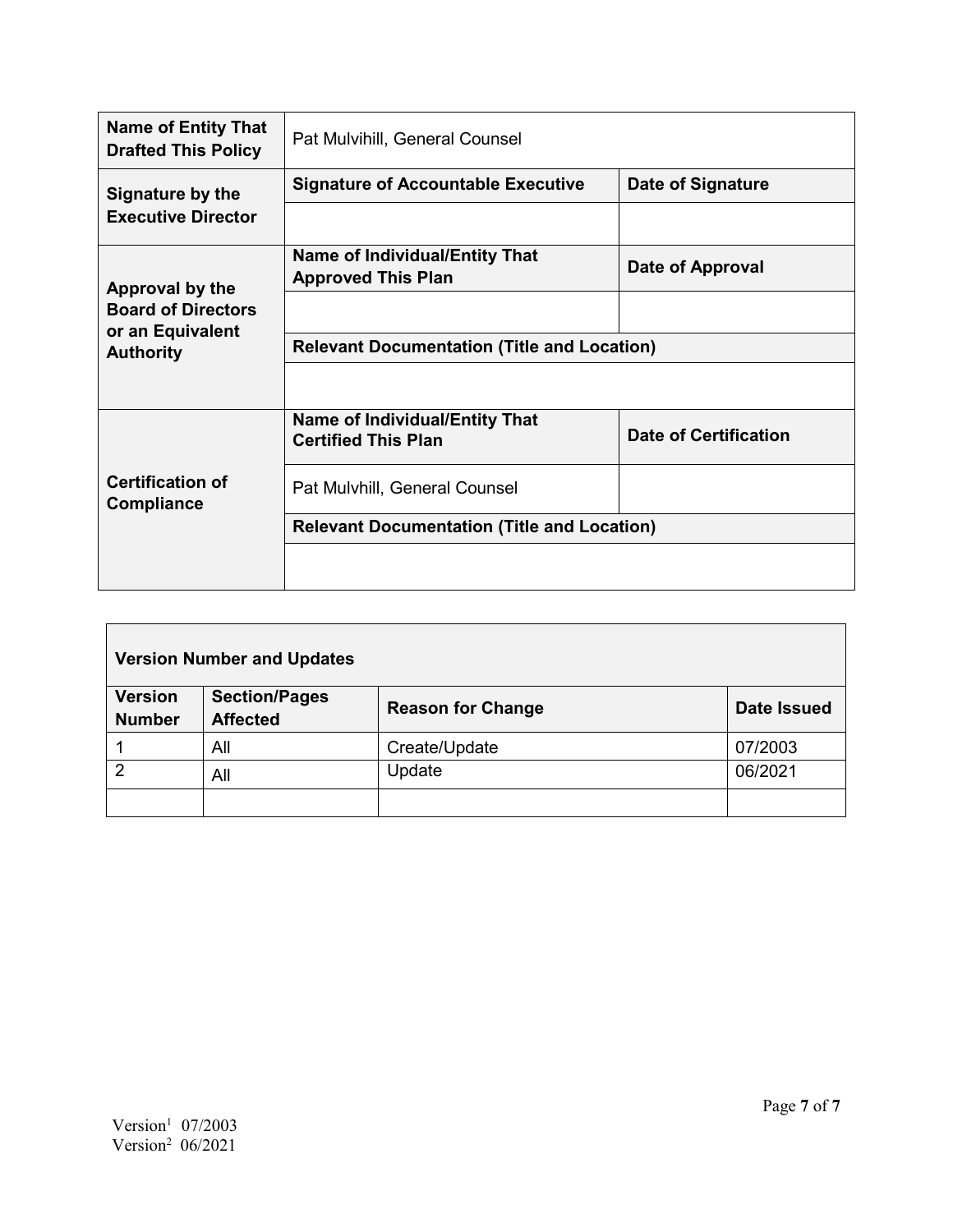

# **MEMORANDUM**

| To:   | Mary Morrow, Chair of TARC Board of Directors                               |
|-------|-----------------------------------------------------------------------------|
| From: | Carrie Butler, Executive Director                                           |
| Date: | June 22, 2021                                                               |
| Re:   | Resolution 2021-21-Change Order for Studio Kremer Architects Contract P2811 |

In April of 2020 this Board authorized the award of a three-year contract with Studio Kremer Architects (Studio K) for Architectural and Engineering Consulting Services (Resolution 2020-23). At its meeting last June, the Board then authorized us to expend up to \$300,000 with Studio K on projects that would make up its first-year scope of work (Resolution 2020-29).

Considerable progress has been made since then. We completed the design and have begun the renovation of our dispatching and transportation offices. We designed a new 60 KiloWatt solar array for the roof of the Alyce French-Johnson Education and Training Center, and are about to release the Invitation for Bids. Studio K and their engineering subcontractor, CMTA, are also preparing bid documents for another photovoltaic array for the roof of our facility at 925 W. Broadway. Studio Kremer is also preparing construction and bid documents for the  $30<sup>th</sup>$  Street training lot, and for the replacement of the HVAC system on our bus storage building here at Union Station. Finally, we have paused work on the proposed addition to our maintenance repair bays while we step back to consider all of our operations and maintenance facilities here at Union Station. To date we have obligated \$268,215 dollars towards completion of all these projects.

These projects represent a good start on our backlog of facility maintenance needs, but it is only a start. Staff are currently working on prioritizing more than forty additional projects as part of our Transit Asset Management Plan, several of which we will almost certainly pursue. They include: revamping the security at all of our facilities, including our access control, surveillance, and perimeter fencing and gates; stabilizing the end walls of this historic building; and investigating and mitigating a structural issue in our bus storage building at  $30<sup>th</sup>$  Street.

For these reasons I am now seeking your approval to increase the not to exceed limit of our contract with Studio Kremer to a new total of \$600,000. We believe that this amount will be sufficient to cover any projects that may be prioritized for completion through our fiscal year 2022.

Funds to support this work will be provided from existing Federal and local sources.

Please call me at 561-5100 if you have any questions. Thank you.